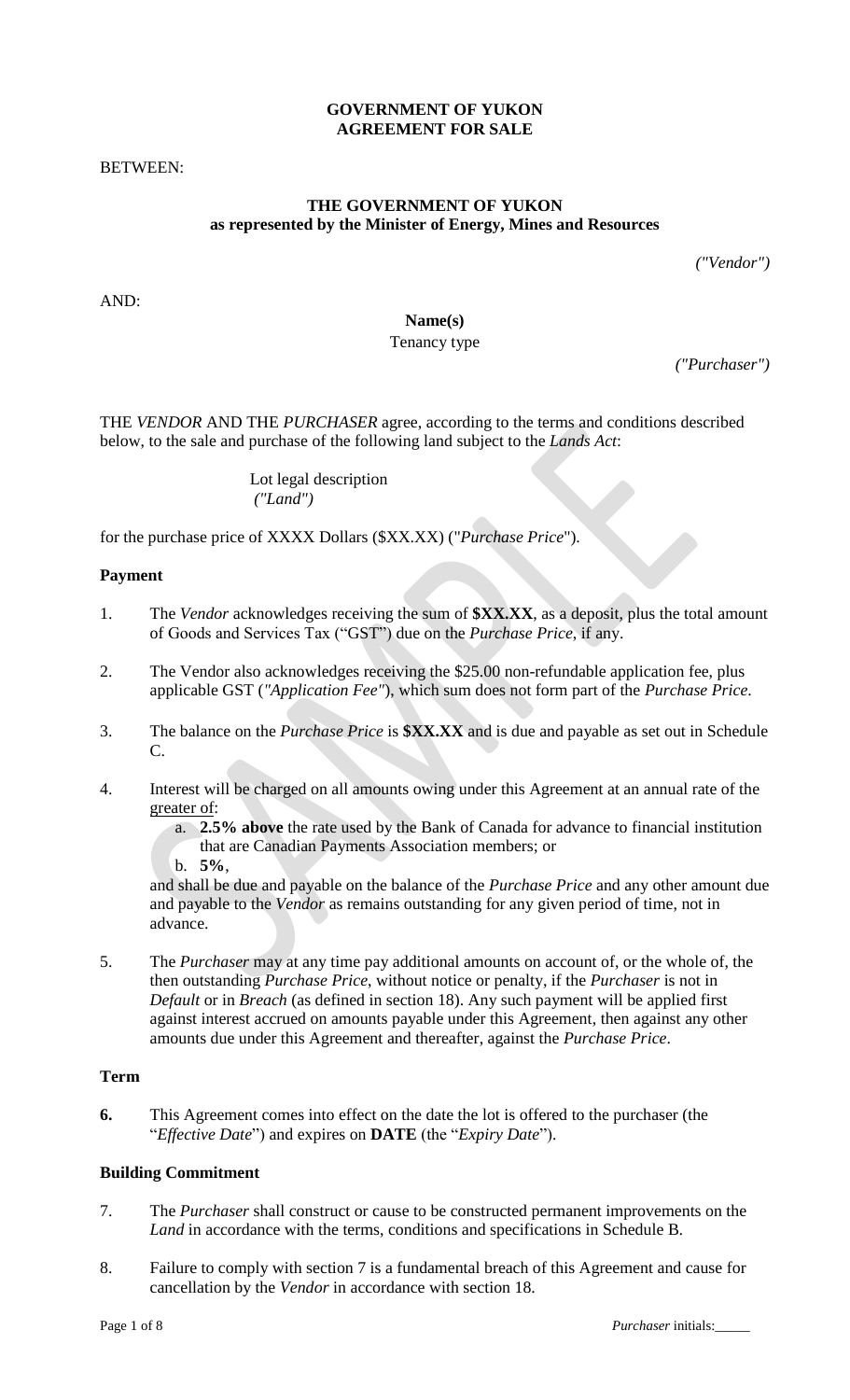# **Title Transfer**

- 9. At any time prior to the expiry of this Agreement, if the *Purchaser* is not in breach of any fundamental term or condition of this Agreement, the *Vendor* may cause transfer of title to the *Land*, when the *Purchaser* has:
	- a. paid the *Purchase Price*, interest and all other money due under this Agreement, in full; and
	- b. complied with all the terms, conditions and specifications of Schedule B.
- 10. Legal fees and disbursements associated with transfer of title shall be the responsibility of the *Purchaser*.
- 11. If the *Purchaser* satisfies the *Vendor* that, for the purpose of obtaining mortgage financing, the *Purchaser* requires title to the *Land,* the *Vendor* may transfer title to the *Purchaser* for the purpose of enabling a mortgage to be registered under the *Land Titles Act* upon trust conditions that the *Purchaser* executes all required documents and registers the obligations under this Agreement as either an encumbrance on title to the *Land* subject only to the mortgage, a development agreement, or both.
- 12. The issuance of title pursuant to section 11 does not relieve the *Purchaser* of the *Purchaser's* obligations to comply with this Agreement, including all fundamental terms, and this Agreement shall remain in force until the *Purchaser* has fulfilled the transfer conditions in section 9.

### **Termination by Purchaser**

- 13. The *Purchaser* may provide written notice to the *Vendor* of their intention to terminate this Agreement without cause at any time.
- 14. If the *Purchaser* provides notice of their intention to terminate this Agreement within sixty (60) days of the *Effective Date,* the *Purchaser* will be entitled to the refund of any amount paid towards the *Purchase Price* by the *Purchaser*, less three hundred dollars (\$300.00).
- 15. If the *Purchaser* provides notice of their intention to terminate this Agreement more than sixty (60) days after the *Effective Date*, the *Purchaser* will forfeit 20% of the *Purchase Price* to the *Vendor* as liquidated damages; however, any additional amount paid by the *Purchaser* toward the *Purchase Price* shall be refunded unless otherwise due to the *Vendor*  under this Agreement.
- 16. This Agreement will not be terminated until the *Vendor* confirms the termination in writing and provides a termination date.
- 17. The provision of notice of intention to terminate does not relieve the *Purchaser* of the *Purchaser*'s obligations to comply with this Agreement and this Agreement continues until the termination date provided by the *Vendor*.

#### **Cancellation by Vendor**

- 18. In the event that the *Purchaser*:
	- a. defaults in payment of any amount of money payable under this Agreement (a "*Default*"); or,
	- b. is in breach of any fundamental term of this Agreement (a "*Breach*"),

the *Vendor* may serve written notice of the *Default* or *Breach* to the *Purchaser*. If the *Default* or *Breach* is not remedied to the satisfaction of the *Vendor* within 90 days after the date the notice is served, then the *Vendor* may cancel this Agreement by serving written notice of cancellation. Such cancellation will be effective 15 days from the date of service. Upon cancellation, any money paid by the *Purchaser* to the *Vendor* on account of the Agreement will be forfeited to the *Vendor*.

19. Entry and repossession of the *Land* or the doing of any act or thing with respect to the *Land*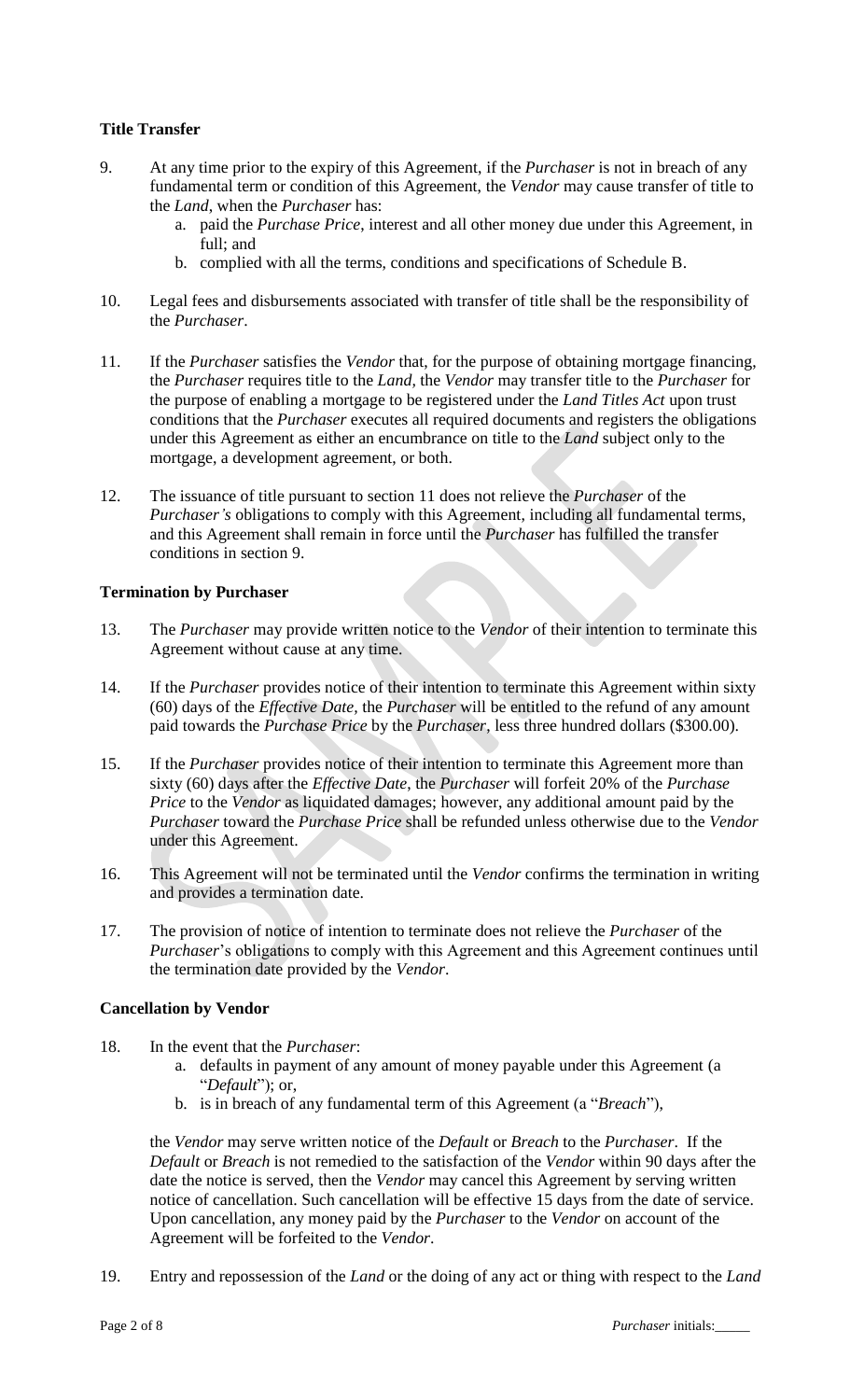by the *Vendor* does not cancel this agreement.

- 20. Upon service of a notice of *Default* or *Breach*, if the *Purchaser* has commenced construction of a permanent residence on the *Land* and is residing in that residence, the *Purchaser* may notify the *Vendor* in writing of such and request up to one year to remedy the *Default* or *Breach.* Approval of such request by the *Vendor* shall not be unreasonably withheld.
- 21. In no event shall the period to remedy the *Default* or *Breach* extend past the *Expiry Date* of this Agreement.

# **Expiry**

22. If title has not been transferred to the *Purchaser* in accordance with section 9 prior to the *Expiry Date*, this Agreement will be deemed to have been canceled by the *Vendor* and any money paid by the *Purchaser* to the *Vendor* on account of the Agreement will be forfeited to the *Vendor*.

#### **Return of Land to the Vendor**

- 23. In the event of the expiry, termination or cancellation of this Agreement the *Purchaser* ceases to have any rights or interest in the *Land* and shall return the *Land* to the *Vendor*, and any permanent improvements made by the *Purchaser* on the *Land* become the property of the *Vendor*.
- 24. The *Purchaser* agrees to return the *Land* to the *Vendor* in substantially the same condition as when this Agreement was entered into.
- 25. If the *Purchaser* does not return the *Land* in substantially the same condition, the *Vendor* may take all reasonable action to remediate and return the *Land* to substantially the same condition, including the removal and sale or disposal of personal property of the *Purchaser* left on the *Land*. The cost of such action, less any amount recovered, shall be a debt immediately due and payable by the *Purchaser* to the *Vendor*. Any amount owing pursuant to this section will be subject to interest in accordance with section 4. This section shall survive the expiry, termination or cancellation of this Agreement.
- 26. For the purposes of clause 24 and 25, "substantially the same condition" means the *Land* is free of:
	- a. Completed buildings, fixtures or improvements, above or below ground, that do not have the required permits and completed inspections;
	- b. Partially completed buildings, fixtures or improvements, above or below ground, unless they have the required permits and inspections and the *Vendor* agrees in writing they may remain on the *Land*;
	- c. All personal property, including, without limitation, trailers, sheds or other structures not affixed to the *Land*; and
	- d. All solid waste, special waste, or contaminants, as they are defined in the (Yukon) *Environment Act*.

For clarity, the *Land* is considered in substantially the same condition if it has been cleared of trees, leveled or graded, or other similar disturbances of the *Land* have been made.

27. The *Purchaser* shall as soon as practicable after notice of termination is provided or this agreement is cancelled or expires remove or cause to be removed all liens, charges, judgements, claims, encumbrances or mortgages from title to the *Lands*.

#### **Other Covenants of the Purchaser**

- 28. From and after the *Effective Date*, the *Purchaser* shall be responsible to pay in full all taxes, local improvement rates and assessments, and all public utility charges respecting the *Land*.
- 29. If this Agreement expires, is terminated or cancelled, the *Purchaser* shall pay to the *Vendor* any property taxes, local improvement rates and assessments or public utility charges due or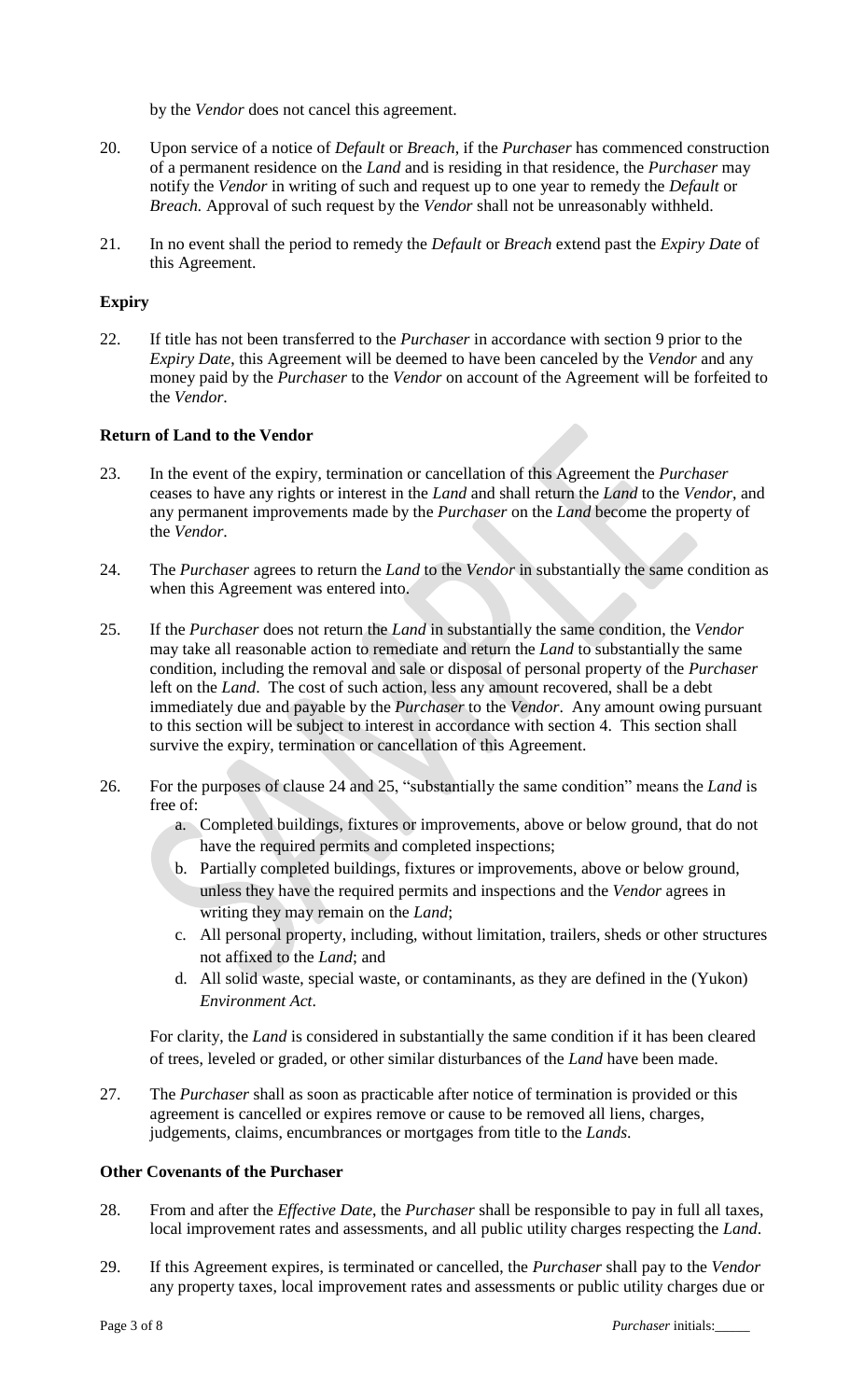accrued for the period during which this Agreement was in effect. Should the *Purchaser* be owed a refund of any money paid to the *Vendor* under this Agreement, the *Vendor* may retain all or some of the refund for the payment of any property taxes, local improvement rates or assessment or public utility charges due or accrued. Should the amount retained by the *Vendor* not be sufficient to cover the amount owing, the difference shall be immediately due and payable by the *Purchaser*. Any amount owing pursuant to this section will be subject to interest in accordance with section 4. This section shall survive the expiry, termination or cancellation of this Agreement.

- 30. During the term of this Agreement, the *Purchaser* will allow entry in and under or upon the *Land* or so much thereof as is reasonable for the purpose of constructing, maintaining and operating sewer, water, telephone, electric power, street lighting and fire and police protection installations, and on request by the *Vendor*, the *Purchaser* will execute any documents necessary to confirm such right. This is a fundamental term of this Agreement.
- 31. In addition to the general obligations in section 30, the *Purchaser* agrees to the easements and/or subdivisions, if any, as set out in Schedule A and will execute any documents necessary to perfect such easements or subdivisions. The *Purchaser* acknowledges and agrees that the easements and/or subdivisions set out in Schedule A shall be submitted with the transfer and registered on title to the *Land*. This is a fundamental term of this Agreement.
- 32. During the term of this Agreement, the *Purchaser* will allow authorized employees or agents of the *Vendor* to enter upon the *Land* at any reasonable time for the purpose of examining or inspecting the *Land* and the *Purchaser's* compliance with this Agreement. This is a fundamental term of this Agreement.
- 33. The *Purchaser* shall not without the written consent of the *Vendor*, which consent may not be unreasonably withheld:
	- a. assign, lease or transfer in whole or in part, and shall not encumber, charge, mortgage or otherwise use as security this Agreement or any right under this Agreement; or,
	- b. before title to the *Land* has been transferred or is free of all trust conditions imposed by the *Vendor* pursuant to clause 11, agree to assign, lease, transfer, encumber, charge, mortgage or make any other disposition of the *Land*.

This is a fundamental term of this Agreement.

- 34. The *Purchaser* will comply, in respect of the *Land* and any permanent improvements made thereon with all applicable federal, territorial and municipal laws, and, not to limit the forgoing, including all applicable zoning bylaws or regulations or community development plans. This is a fundamental term of this Agreement.
- 35. The *Purchaser* shall keep the *Land* free and clear of any and all liens, charges, judgments, claims and encumbrances whatsoever that have not been specifically consented to in writing by the *Vendor*.
- 36. In addition to other remedies available under this Agreement or at law, if the *Purchaser* is in breach of any provision of this Agreement, other than respecting the payment of monies due to the *Vendor*, and if the *Purchaser* does not remedy the breach within the period required to do so, the *Vendor* may, at its option, remedy such breach by taking any reasonable action. The cost of such action will be due and payable by the *Purchaser* to the *Vendor* immediately. Any amount owing pursuant to this section will be subject to interest in accordance with section 4. This section shall survive the expiry, termination or cancellation of this Agreement.

# **General**

- 37. This Agreement is subject to the provisions of the *Lands Act* and the *Lands Regulation.* In the event of a conflict with this Agreement, the provisions of the *Lands Act* and the *Lands Regulation* govern.
- 38. The *Land* is being offered on an "as is, where is" basis. In consideration of this Agreement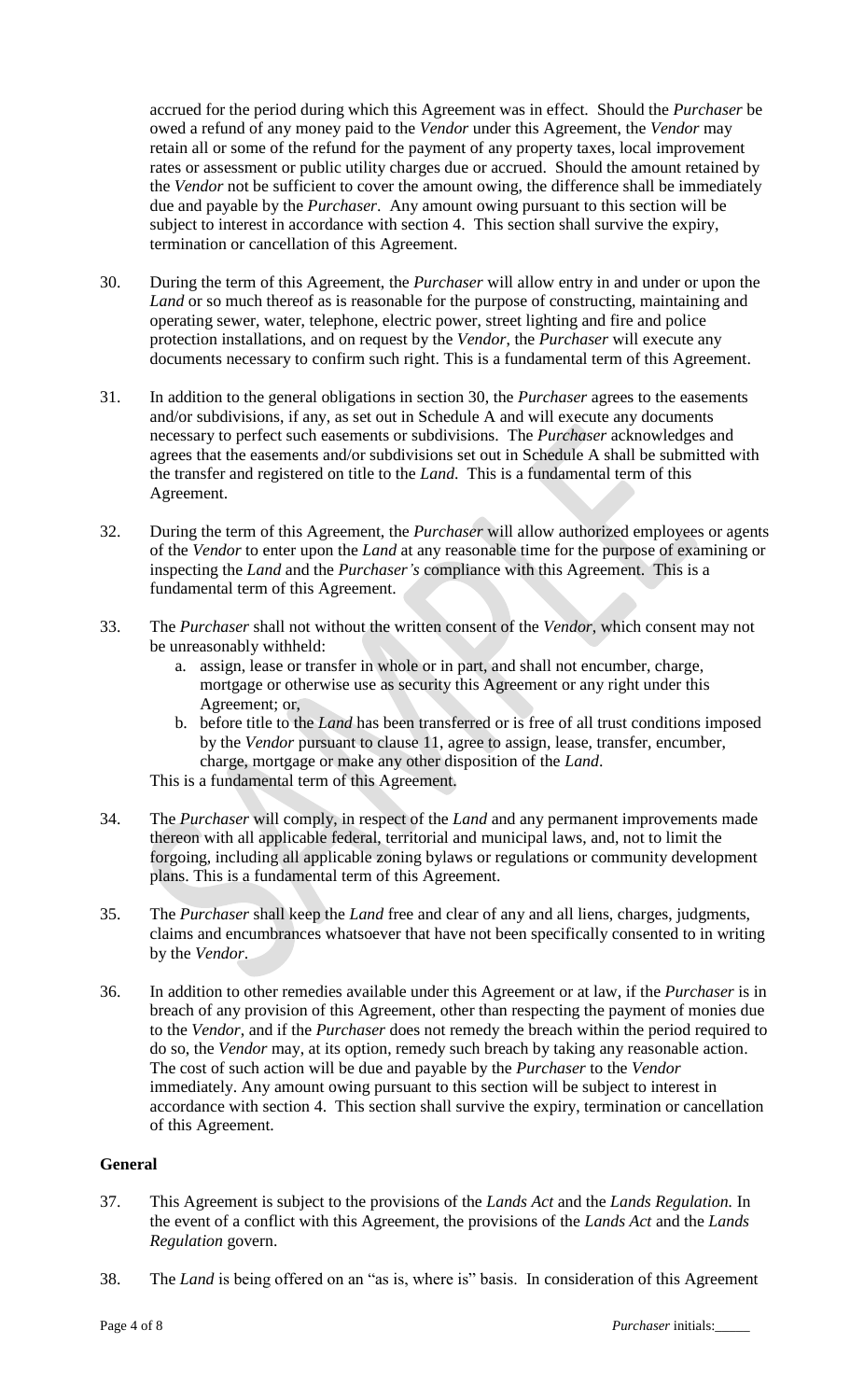the *Purchaser* hereby releases and forever discharges the *Vendor* from all claims, demands, actions, or causes of action arising out of or in connection with this Agreement; including, without limiting the forgoing, claims, demands, actions or causes of action resulting from damages or losses to the *Land* or any property of the *Purchaser* caused by a third party.

- 39. The *Purchaser* shall have vacant possession of the *Land* upon the *Effective Date* of this Agreement.
- 40. Time shall be of the essence in this Agreement.
- 41. No amendment of this Agreement will be effective unless it is in writing and signed by the parties.
- 42. No failure by the *Vendor* to enforce any of its rights under this Agreement shall operate as a waiver of such rights.
- 43. This Agreement constitutes the entire agreement between the parties and supersedes all previous expectations, understandings, undertakings, communications, representations, warranties and agreements, whether verbal or written, between the parties. There are no collateral agreements, representations or warranties pertaining to the *Land* or the subject matter of this Agreement.
- 44. This Agreement shall enure to the benefit of and be binding upon the heirs, executors, administrators, successors, and permitted assigns of the parties.
- 45. All written notices respecting the *Land* or this Agreement shall be deemed to have been served on the *Purchaser* when mailed by registered mail to: **Purchaser mailing address(es)**

or such other address as the *Purchaser* subsequently provides;

and to *Vendor* at:

Land Management Branch Department of Energy, Mines and Resources Government of Yukon Box 2703 (K-320) Whitehorse, Yukon Y1A 2C6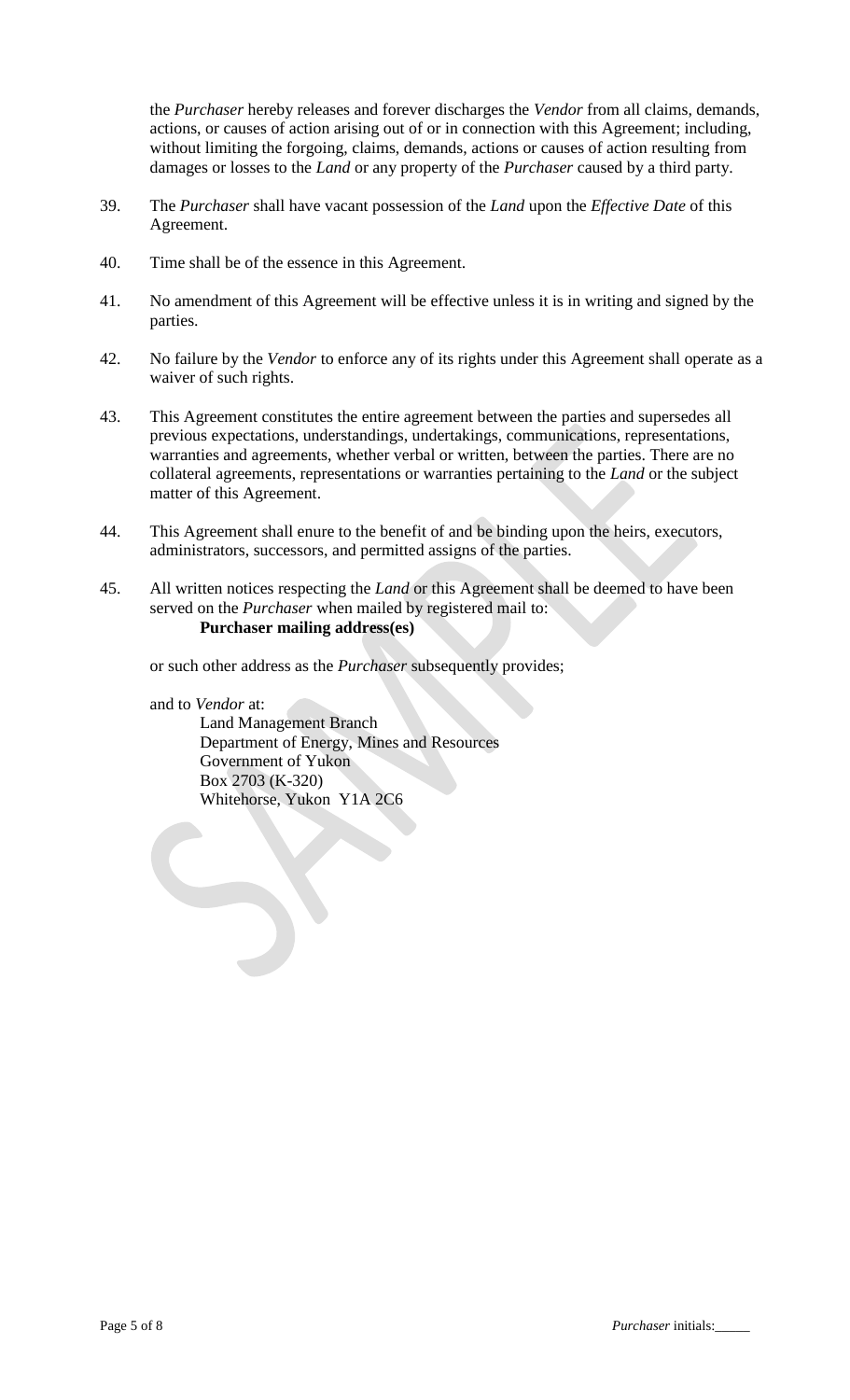**IN WITNESS WHEREOF** the Parties have executed this Agreement by their duly authorized representatives on the dates noted below.

| Purchaser name                                                                                 | Purchaser name 2                                                                |
|------------------------------------------------------------------------------------------------|---------------------------------------------------------------------------------|
| (if corporation, firm, etc)                                                                    | $\ll\!\!Bp6\!\!>$<br>${}^{\kappa}Bp7{}^{\kappa} \! \! \times \! Bp8{}^{\kappa}$ |
| <b>GOVERNMENT OF YUKON</b><br>as represented by the<br>Minister of Energy, Mines and Resources | In the presence of                                                              |
|                                                                                                | (witness signature, 19 years of age or older)                                   |
|                                                                                                | Witness Name: _                                                                 |
| Per: CS Manager                                                                                | Date:                                                                           |
| Manager, Client Services                                                                       |                                                                                 |
|                                                                                                |                                                                                 |
|                                                                                                |                                                                                 |
|                                                                                                |                                                                                 |
|                                                                                                |                                                                                 |
|                                                                                                |                                                                                 |
|                                                                                                |                                                                                 |
|                                                                                                |                                                                                 |
|                                                                                                |                                                                                 |
|                                                                                                |                                                                                 |
|                                                                                                |                                                                                 |
|                                                                                                |                                                                                 |
|                                                                                                |                                                                                 |
|                                                                                                |                                                                                 |
|                                                                                                |                                                                                 |
|                                                                                                |                                                                                 |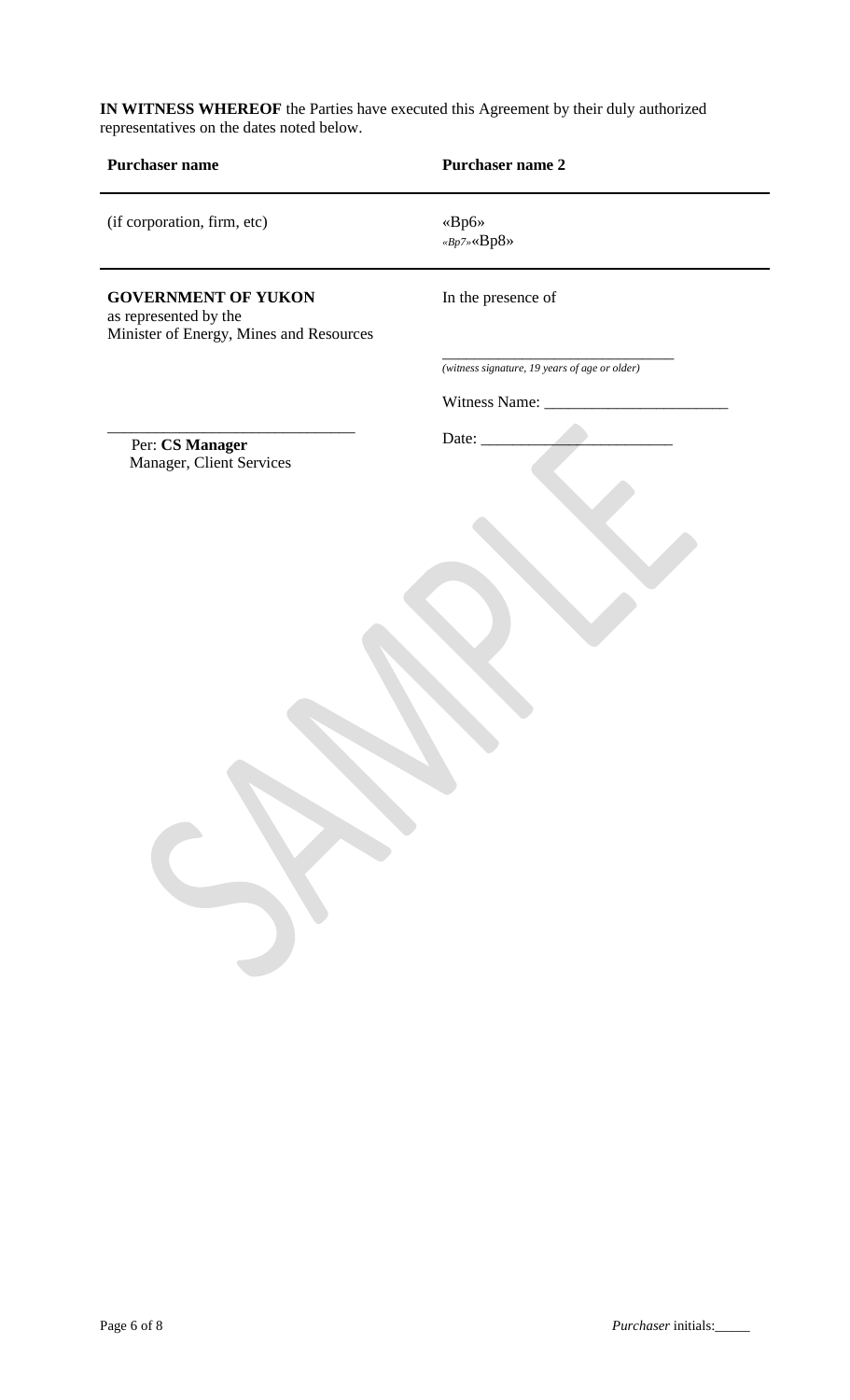# **Schedule A Required Easements, Subdivisions and/or Conditions**

Conditions related to easements will be inserted here, if applicable.